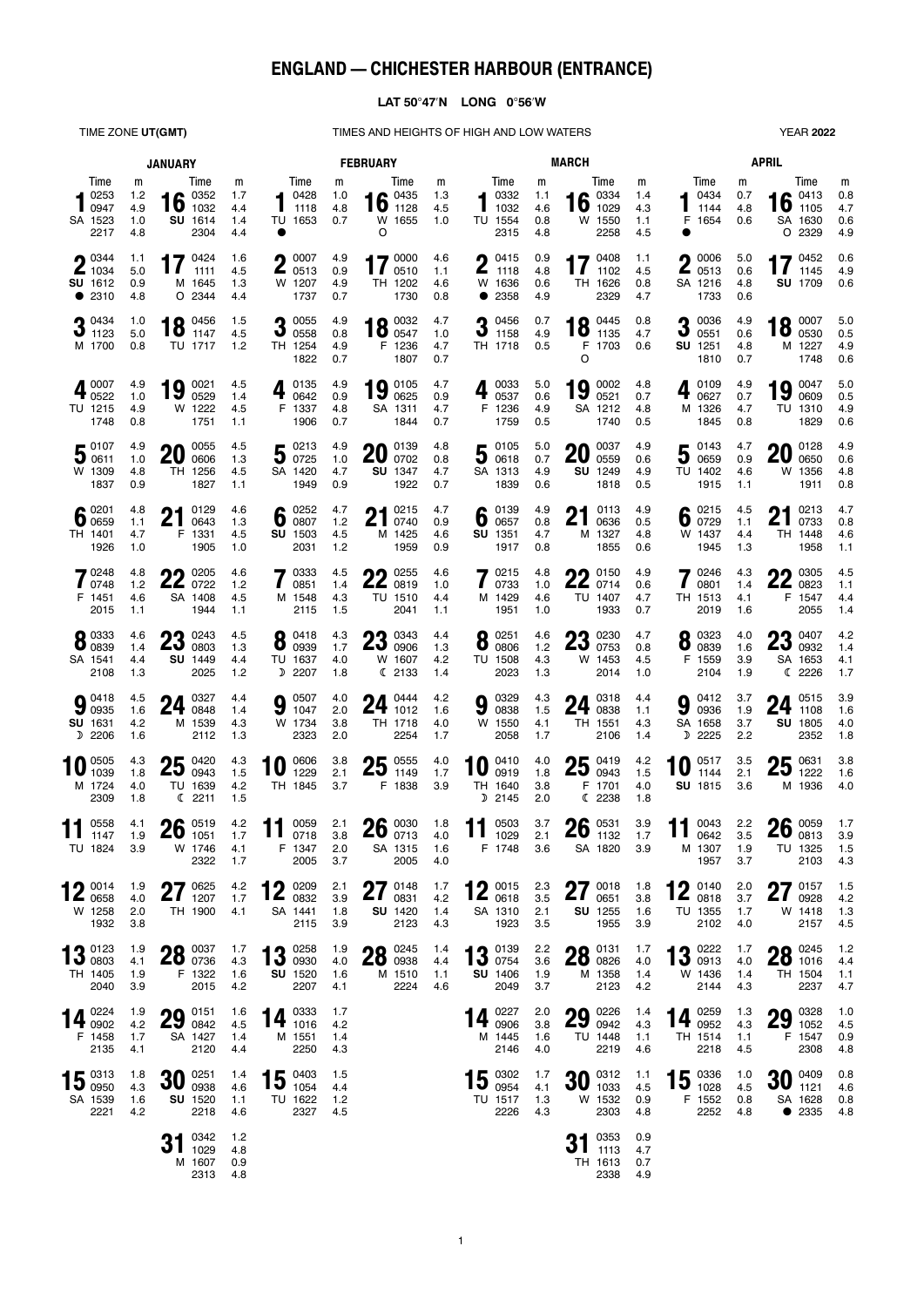# **ENGLAND — CHICHESTER HARBOUR (ENTRANCE)**

## **LAT 5047N LONG 056W**

TIME ZONE UT(GMT) TIMES AND HEIGHTS OF HIGH AND LOW WATERS YEAR 2022

| <b>MAY</b>                                          |                            |                                                |                               | <b>JUNE</b>                                                     |                               |                                                           |                               | <b>JULY</b>                                           |                               |                                                   |                               | <b>AUGUST</b>                                      |                               |                                                    |                               |
|-----------------------------------------------------|----------------------------|------------------------------------------------|-------------------------------|-----------------------------------------------------------------|-------------------------------|-----------------------------------------------------------|-------------------------------|-------------------------------------------------------|-------------------------------|---------------------------------------------------|-------------------------------|----------------------------------------------------|-------------------------------|----------------------------------------------------|-------------------------------|
| Time<br>0449<br>1153<br><b>SU</b> 1707              | m<br>0.8<br>4.7<br>0.9     | Time<br>0420<br>16<br>1118<br>M 1638<br>O 2338 | m<br>0.7<br>4.8<br>0.8<br>4.9 | Time<br>0014<br>0538<br>W 1245<br>1752                          | m<br>4.5<br>1.1<br>4.4<br>1.4 | Time<br>0003<br>16 $\frac{0003}{0531}$<br>TH 1249<br>1756 | m<br>4.8<br>0.8<br>4.8<br>1.0 | Time<br>0028<br>0554<br>F 1305<br>1809                | m<br>4.3<br>1.3<br>4.4<br>1.5 | Time<br>0042<br>16<br>0613<br>SA 1333<br>1836     | m<br>4.7<br>0.7<br>4.8<br>1.0 | Time<br>0115<br>0646<br>M 1347<br>1902             | m<br>4.4<br>1.0<br>4.5<br>1.3 | Time<br>16 $^{0155}_{0725}$<br>TU 1429<br>1945     | m<br>4.7<br>0.8<br>4.8<br>1.1 |
| $\bigcap$ 0007<br><b>▲</b> 0526<br>M 1228<br>1743   | 4.8<br>0.8<br>4.6<br>0.9   | 17<br>0502<br>1206<br>TU 1722                  | 0.6<br>4.8<br>0.8             | $\bigcap$ 0049<br>L<br>0610<br>TH 1322<br>1825                  | 4.4<br>1.2<br>4.4<br>1.5      | 70058<br>0622<br>F 1347<br>1848                           | 4.7<br>0.8<br>4.7<br>1.1      | 0103<br>ŋ<br>Z<br>0629<br>SA 1339<br>1845             | 4.3<br>1.3<br>4.3<br>1.5      | 0135<br>17<br>0702<br>SU 1422<br>1926             | 4.7<br>0.8<br>4.8<br>1.1      | $\bigcap$ 0149<br>L<br>0722<br>TU 1422<br>1939     | 4.4<br>1.0<br>4.5<br>1.3      | 0240<br>0809<br>W 1510<br>2029                     | 4.6<br>1.0<br>4.6<br>1.3      |
| 0041<br>ν<br>0600<br>TU 1304<br>1816                | 4.7<br>0.9<br>4.6<br>1.1   | 0023<br>18<br>0546<br>W 1258<br>1808           | 4.9<br>0.6<br>4.8<br>0.9      | 0122<br>J<br>0644<br>F 1357<br>1900                             | 4.3<br>1.3<br>4.3<br>1.6      | 0.0153<br><b>IO</b> 0715<br>SA 1443<br>1942               | 4.6<br>0.9<br>4.7<br>1.2      | 0137<br>2<br>ν<br>0706<br>SU 1414<br>1924             | 4.3<br>1.3<br>4.3<br>1.5      | 0226<br>10<br><u>10</u><br>0752<br>M 1507<br>2017 | 4.6<br>0.9<br>4.7<br>1.2      | 0226<br>J<br>0759<br>W 1500<br>2019                | 4.4<br>1.1<br>4.4<br>1.3      | 0325<br>10<br>0853<br>TH 1553<br>2116              | 4.4<br>1.3<br>4.4<br>1.6      |
| $4^{0114}_{0631}$<br>W 1340<br>1846                 | 4.6<br>1.0<br>4.5<br>1.3   | 0112<br>19<br>0632<br>TH 1351<br>1857          | 4.8<br>0.7<br>4.7<br>1.0      | 0156<br>0720<br>SA 1434<br>1939                                 | 4.2<br>1.4<br>4.2<br>1.7      | 19 $_{0810}^{0249}$<br>SU 1536<br>2040                    | 4.5<br>1.0<br>4.6<br>1.4      | 0215<br>0745<br>M 1452<br>2005                        | 4.2<br>1.3<br>4.3<br>1.6      | 0315<br>19<br>0844<br>TU 1551<br>2110             | 4.5<br>1.1<br>4.6<br>1.4      | 0307<br>0840<br>TH 1544<br>2105                    | 4.3<br>1.3<br>4.3<br>1.5      | 0412<br>19<br>0943<br>F 1640<br>C 2217             | 4.1<br>1.6<br>4.1<br>1.9      |
| 50145<br>TH 1414<br>1919                            | 44<br>1.2<br>4.3<br>1.4    | 0203<br>20<br>0722<br>F 1447<br>1950           | 4.7<br>0.9<br>4.6<br>1.2      | 0235<br>5<br>0801<br>SU 1515<br>2025                            | 4.1<br>1.5<br>4.2<br>1.8      | 0344<br>20<br>0910<br>M 1626<br>2143                      | 4.4<br>1.2<br>4.5<br>1.5      | 0256<br>5<br>0828<br>TU 1535<br>2052                  | 4.2<br>1.4<br>4.3<br>1.7      | 0403<br>20<br>0939<br>W 1636<br>(2209             | 4.3<br>1.3<br>4.4<br>1.6      | 0359<br>5<br>0930<br>F 1636<br>D 2205              | 4.1<br>1.4<br>4.2<br>1.6      | 0505<br>20<br>1052<br>SA 1733<br>2345              | 3.9<br>1.9<br>3.9<br>2.0      |
| 16פי ∎<br>600736<br>F 1450<br>1956                  | 4.2<br>1.3<br>4.2<br>1.7   | 0259<br>ŋ<br>21<br>0818<br>SA 1546<br>2052     | 4.5<br>1.1<br>4.5<br>1.4      | 0321<br>6<br>0851<br>M 1603<br>2123                             | 4.0<br>1.6<br>4.1<br>1.9      | 0438<br><b>Z</b> 1013<br>TU 1716<br>C 2247                | 4.2<br>1.4<br>4.4<br>1.6      | 0344<br>6<br>0917<br>W 1623<br>2148                   | 4.1<br>1.5<br>4.2<br>1.7      | 0453<br>21<br>1038<br>TH 1725<br>2313             | 4.1<br>1.5<br>4.2<br>1.8      | 0500<br>6<br>1035<br>SA 1737<br>2320               | 4.0<br>1.6<br>4.1<br>1.7      | 0608<br>Z I<br>1218<br>SU 1839                     | 3.7<br>2.1<br>3.7             |
| 70254<br>$\blacksquare$ 0816<br>SA 1535<br>2042     | 4.0<br>1.6<br>4.0<br>1.9   | 0359<br>nn<br>ZZ.<br>0926<br>SU 1644<br>(2208) | 4.3<br>1.3<br>4.3<br>1.6      | 0415<br>$\prime$<br>0954<br>TU 1656<br>D 2233                   | 3.9<br>1.7<br>4.0<br>1.9      | ባባ 0533<br>ZZ<br>1114<br>W 1810<br>2349                   | 4.1<br>1.5<br>4.2<br>1.7      | 0438<br>1<br>1014<br>TH 1715<br>D<br>2250             | 4.0<br>1.5<br>4.2<br>1.7      | 0548<br>nn<br>ZZ<br>1140<br>F 1819                | 3.9<br>1.7<br>4.0             | 0608<br>$\overline{\mathbf{7}}$<br>1151<br>SU 1846 | 4.0<br>1.7<br>4.1             | $\bigcap$ 0106<br><b>ZZ</b> 0728<br>M 1333<br>1959 | 2.0<br>3.6<br>2.1<br>3.7      |
| 0.0343<br>$\bullet$ 0911<br>SU 1628<br>2152         | 3.8<br>1.8<br>3.9<br>2.1   | ηŋ<br>0501<br>ZJ<br>1041<br>M 1746<br>2320     | 4.1<br>1.5<br>4.2<br>1.7      | 0513<br>O<br>1100<br>W 1752<br>2338                             | 3.9<br>1.7<br>4.1<br>1.8      | <b>00 0634</b><br>201214<br>TH 1912                       | 3.9<br>1.6<br>4.1             | 0535<br>O<br>O<br>1114<br>F 1812<br>2352              | 4.0<br>1.6<br>4.2<br>1.6      | ηŋ<br>0021<br>ZJ<br>0651<br>SA 1248<br>1924       | 1.8<br>3.8<br>1.9<br>3.9      | 0036<br>O<br>0726<br>M 1307<br>1958                | 1.6<br>4.0<br>1.6<br>4.2      | 0207<br>מח<br>ZJ<br>0853<br>TU 1427<br>2109        | 1.8<br>3.8<br>1.9<br>3.9      |
| $9^{0443}_{1035}$<br>M 1728<br>D 2327               | 3.7<br>1.9<br>3.8<br>2.1   | 0607<br>24<br>1147<br>TU 1857                  | 3.9<br>1.5<br>4.2             | 0613<br>9<br>1158<br>TH 1853                                    | 3.9<br>1.6<br>4.2             | $24 \t{0050 \t{0746}}$<br>F 1315<br>2018                  | 1.7<br>3.9<br>1.6<br>4.2      | 0638<br>9<br>1215<br>SA 1915                          | 4.1<br>1.5<br>4.3             | 0130<br>24<br>0807<br>SU 1353<br>2032             | 1.8<br>3.8<br>1.9<br>4.0      | 0147<br>g<br>0842<br>TU 1414<br>2102               | 1.4<br>4.2<br>1.5<br>4.4      | 0251<br>24<br>0952<br>W 1507<br>2159               | 1.6<br>4.0<br>1.7<br>4.1      |
| 0548<br>1155<br>TU 1837                             | 3.6<br>1.9<br>3.8          | 25<br>0023<br>0730<br>W 1248<br>2021           | 1.7<br>3.9<br>1.5<br>4.2      | 0035<br>10<br>0718<br>F 1254<br>1956                            | 1.7<br>4.1<br>1.5<br>4.4      | $25\degree_{0854}$<br>SA 1412<br>2112                     | 1.6<br>4.0<br>1.6<br>4.2      | 0053<br>10<br>0747<br>SU 1317<br>2019                 | 1.5<br>4.2<br>1.5<br>4.4      | 0229<br>25<br>0913<br>M 1447<br>2128              | 1.7<br>3.9<br>1.8<br>4.1      | 0245<br>10<br>0944<br>W 1510<br>2156               | 1.1<br>4.5<br>1.2<br>4.6      | 25<br>0326<br>1035<br>TH 1541<br>2237              | 1.4<br>4.2<br>1.5<br>4.3      |
| 0037<br>0701<br>W 1255<br>1954                      | 2.0<br>3.7<br>1.7<br>4.0   | 0123<br>26<br>0853<br>TH 1345<br>2119          | 1.6<br>4.1<br>1.4<br>4.4      | 0129<br>11<br>0822<br>SA 1347 1.3<br>2051                       | 1.4<br>4.3<br>4.6             | $26 \frac{0244}{0942}$<br>SU 1503 1.6<br>2154             | 1.5<br>4.1<br>4.3             | 0155<br>11<br>0853<br>M 1418<br>2115                  | 1.3<br>4.4<br>1.3<br>4.6      | $26 \tfrac{0315}{1005}$<br>TU 1530 1.7<br>2214    | 1.5<br>4.1<br>4.2             | 0336<br>11<br>1039<br>TH 1559<br>2246              | 0.9<br>4.7<br>1.0<br>4.7      | 26<br>0359<br>1111<br>F 1614 1.3<br>2311           | 1.2<br>4.4<br>4.4             |
| $10$ 0130<br>$\mathbf{Z}_{0814}$<br>TH 1346<br>2050 | 1.7<br>4.0<br>1.5<br>4.3   | $27^{0217}_{0943}$<br>0943<br>F 1437<br>2159   | 1.4<br>4.2<br>1.3<br>4.5      | $\bullet$ 0220<br>$\mathbf{Z}_{0916}$<br><b>SU</b> 1438<br>2139 | 1.2<br>4.5<br>$1.2$<br>4.7    | $27^{0330}_{1024}$<br>1024<br>M 1546<br>2234              | 1.4<br>4.2<br>1.5<br>4.3      | $10^{0251}$<br>$\mathbf{Z}_{0949}$<br>TU 1514<br>2205 | 1.1<br>4.5<br>$1.2$<br>4.7    | $27^{0353}_{1049}$<br>1049<br>W 1606<br>2255      | 1.4<br>4.2<br>1.6<br>4.3      | 12 $^{0423}_{1131}$<br>F 1646<br>O 2335            | 0.7<br>4.8<br>0.9<br>4.8      | $27^{0433}_{1143}$<br>1143<br>SA 1649<br>• 2342    | 1.0<br>4.5<br>1.1<br>4.5      |
| $13^{0216}_{0907}$<br>F 1431<br>2134                | 1.4<br>4.3<br>$1.2$<br>4.6 | $28^{0304}_{1019}$<br>SA 1523<br>2230          | 1.2<br>4.3<br>$1.2$<br>4.5    | 13 $\frac{0308}{1006}$<br>M 1527<br>2225                        | 1.0<br>4.6<br>1.0<br>4.8      | $28^{0410}_{1105}$<br>TU 1625<br>2313                     | 1.3<br>4.3<br>1.5<br>4.4      | $13^{0343}_{1043}$<br>W 1606<br>$O$ 2255              | 0.9<br>4.6<br>1.1<br>4.8      | $28^{0427}_{1130}$<br>TH 1640<br>• 2332           | 1.3<br>4.3<br>1.5<br>4.3      | 12 0510<br>$13$ 1221<br>SA 1732                    | 0.6<br>4.9<br>0.8             | $28^{0508}_{1213}$<br>SU 1725                      | 0.9<br>4.6<br>1.0             |
| 14 $\frac{0258}{0951}$<br>SA 1514<br>2214           | 1.1<br>4.5<br>1.0<br>4.8   | $29^{0347}_{1052}$<br>SU 1605<br>2303          | 1.1<br>4.4<br>$1.2$<br>4.5    | 14 $^{0355}_{1056}$<br>TU 1616<br>O 2312                        | 0.8<br>4.7<br>1.0<br>4.8      | $29^{0447}_{1147}$<br>W 1700<br>• 2352                    | 1.3<br>4.3<br>1.5<br>4.3      | 14 $^{0433}_{1140}$<br>TH 1656<br>2348                | 0.8<br>4.7<br>1.0<br>4.8      | $29 \tfrac{0500}{1208}$<br>F 1714                 | $1.2$<br>4.4<br>1.4           | 14 $^{0024}_{0555}$<br><b>SU</b> 1307<br>1817      | 4.8<br>0.6<br>4.9<br>0.8      | $29^{0014}_{0544}$<br>M 1244<br>1800               | 4.6<br>0.8<br>4.6<br>0.9      |
| $15\;\substack{0339 \ 1034}$<br>SU 1556<br>2255     | 0.8<br>4.7<br>0.8<br>4.9   | $30^{0427}_{1128}$<br>M 1643<br>• 2338         | 1.1<br>4.4<br>1.2<br>4.5      | $15^{0442}_{1150}$<br>W 1705                                    | 0.8<br>4.7<br>1.0             | $30$ $^{0521}_{1227}$<br>TH 1734                          | 1.3<br>4.3<br>1.5             | 15 $^{0523}_{1238}$<br>F 1747                         | 0.7<br>4.8<br>1.0             | $30\degree_{0534}$<br>SA 1243<br>1749             | 4.4<br>1.1<br>4.4<br>1.3      | 0111<br>15<br>0641<br>M 1348<br>1901               | 4.8<br>0.6<br>4.9<br>0.9      | $30\degree$ 0048<br>TU 1316<br>1835                | 4.6<br>0.8<br>4.7<br>0.9      |
|                                                     |                            | 0504<br>1206<br>TU 1719 1.3                    | 1.1<br>4.4                    |                                                                 |                               |                                                           |                               |                                                       |                               | 0041<br>0610<br>SU 1315<br>1826                   | 4.4<br>1.0<br>4.5<br>1.3      |                                                    |                               | 0122<br>0653<br>W 1349<br>1910                     | 4.6<br>0.8<br>4.6<br>1.0      |